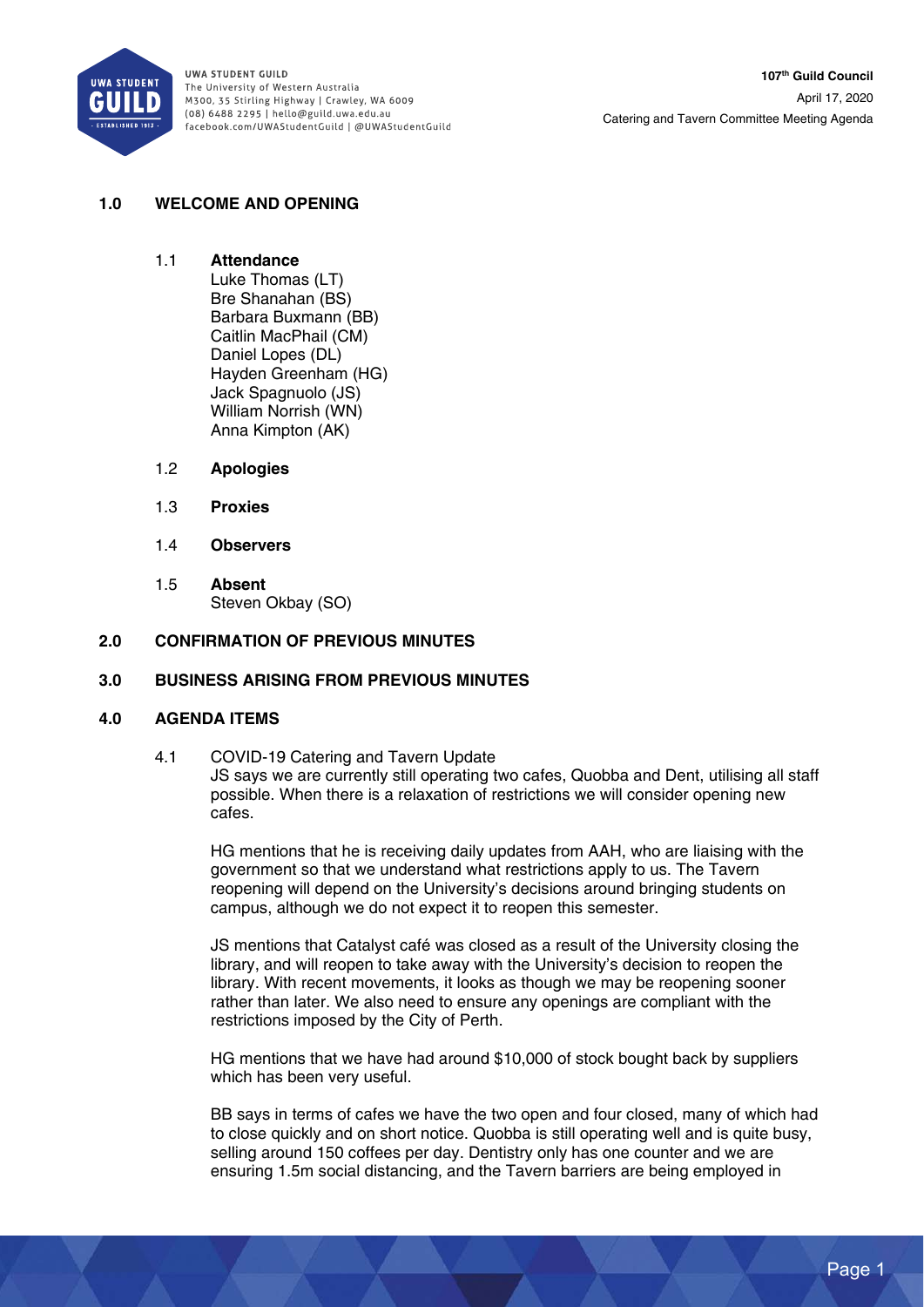

Quobba to ensure distancing for staff. Hand sanitiser is available everywhere, and we are encouraging tap and go. Where possible, stock from other cafes is being transferred to Quobba as it is quite busy.

HG reiterates that many of the social distancing and other measures enacted to slow the spread of the virus will likely continue upon reopening.

JS says that in terms of tenants, many Guild tenants will not reopen until students are back on campus which they will get an understanding of from the University. The IGA and the Pharmacy remain open.

4.2 Café names

LT has reached out to a local elder employed by UWA to seek help with naming of the new cafes, but has not heard back throughout the COVID-19 disruption. The immediately tight timing has been relaxed, although JS emphasises that we would like to be as prepared as possible before reopening. JS will find out more about the process throughout Quobba's naming, and how much it cost.

4.3 Suppliers support and minimised wastage

HG says stock taken back by big suppliers, mainly kegs and post-mix. These products tend to have a 2-3 month shelf life, and these buy backs have made a big difference to our bottom line, particularly over the next quarter. BB mentions that stock is being moved to Quobba and Dentistry where possible, and during stock-takes the products expiring in 4-6 weeks are being taken note of. So far, we have been pretty good in terms of café supplies.

## 4.4 Thursday meal special HG mentions that the Thursday hotdog meal special on reopening will change to the pie special which was trialled during St Patrick's day. We expect this to be more popular than the hotdog special.

4.5 Tavern Price review due to COVID-19 HG says that a price review in response to COVID-19 will need to take place, particularly on the food side.

DL mentions that meat suppliers are facing a real issue, in particular with the prices of beef and lamb supplies increasing. Pork price is already an issue due to last years price hike, and while chicken price is currently similar we anticipate an increase at some point soon if demand increases. DL has a meeting with our supplier Classic Meats next week to check what we use and how much prices have increased already and are expected to increase in the future. Small goods such as pepperoni and ham have already increased, and we will soon have a better idea of how the prices of products such as Parmy's and burgers will increase.

HG says that we anticipate prices will increase by maybe 90c for meals, although still unsure of full impact. The price of alcohol will not increase beyond the small annual CPI tax increase.

JS says that the price increase is a result of the restaurant and other demand decreasing significantly for Meat suppliers, and so we anticipate that this upwards adjustment is temporary over the next 6 month period. We will try not to reflect this increase in prices, but if need be we may be required to.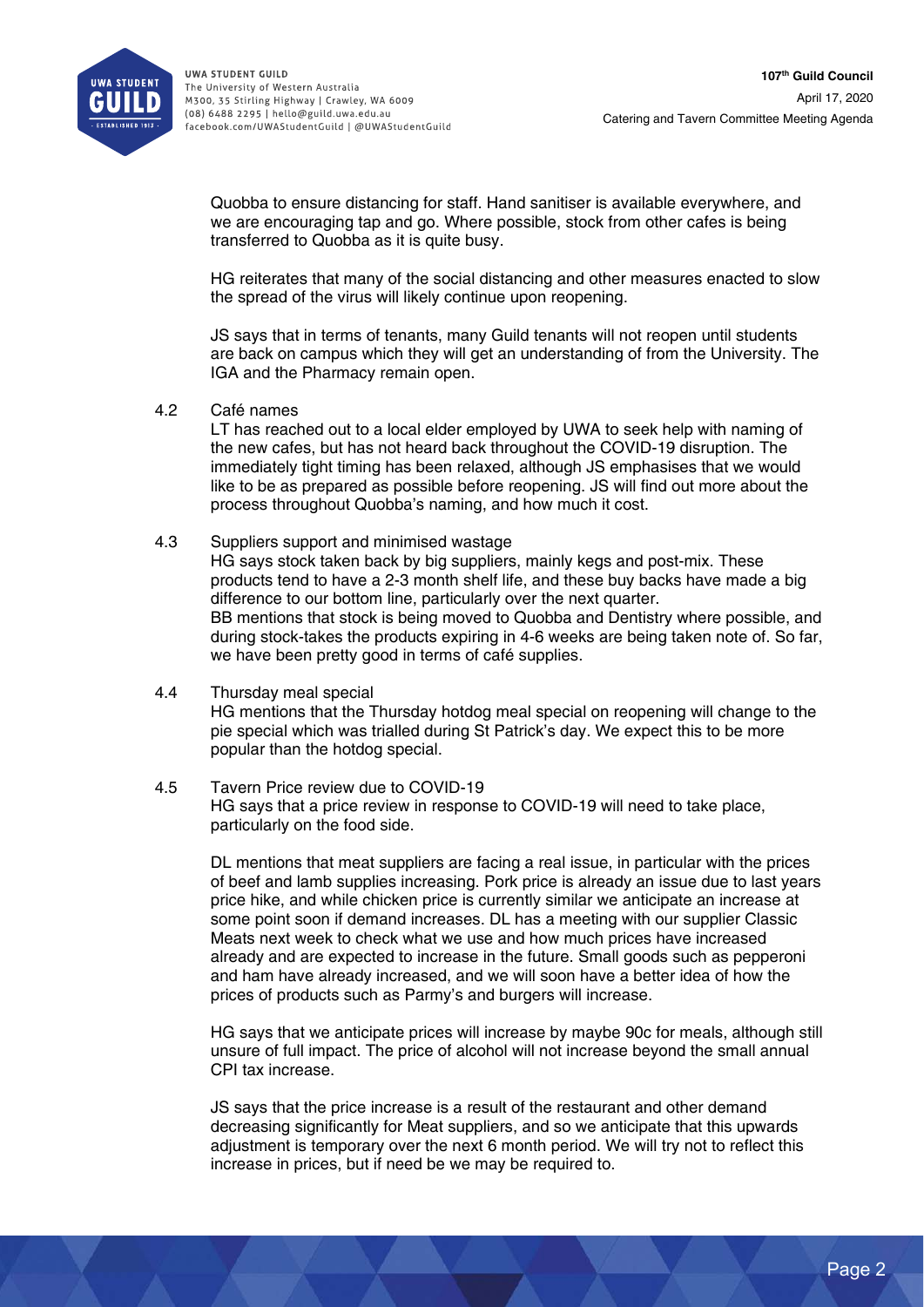

4.6 Tavern Loyalty program

HG says that after a couple of years of discussions, he would like to bring a loyalty program to fruition this year. It would be a digital program, where members accrue points with purchase for free shirts/meals/discounts etc. Many of the cafes around campus already discount, but this model is not applicable to the Tavern due to the sale of alcohol.

JS mentions that a recent upgrade to the digital infrastructure used by the Guild means this is now an opportunity where it may not have been before.

LT says that this is a good opportunity, and wants to see whether current IT will allow us to implement the program.

JS says that if it's possible we should do it. We have had three past Guild Presidents want to enact similar programs, but didn't have the IT capacity to do so.

AK says this will be a good idea in encouraging students to visit the Tavern.

4.7 Café and Tav Reopening Plan

LT reiterates past points that the tenants on campus will reopen once there is direction from the University on when students will return to campus, and that our own cafes and Tavern will reopen once restrictions imposed by the University, government, and city are relaxed and it is safe to do so.

JS says the Prime Minister has extended certainty that restrictions will definitely be in place for 4 weeks, but not sure beyond that.

HG mentions an intention to set up a plan for Tav promotions to be rolled out once restrictions are relaxed. CM says she is able to provide marketing support to help prepare this.

### **5.0 GENERAL BUSINESS**

## **6.0 CLOSE AND NEXT MEETING**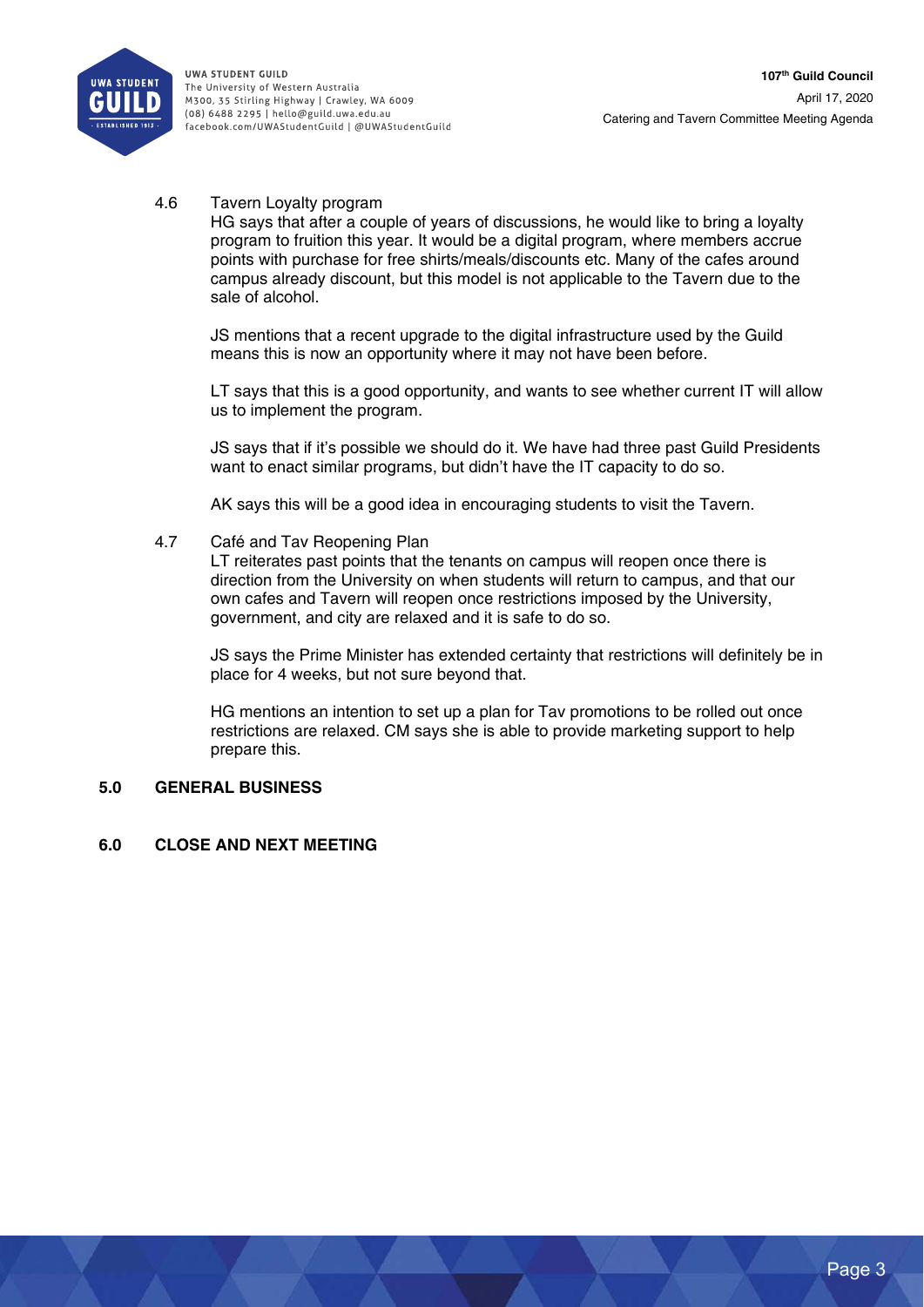

## **1.0 WELCOME AND OPENING**

- 1.1 **Attendance** Luke Thomas (LT) Bre Shanahan (BS) Barbara Buxmann (BB) Caitlin MacPhail (CM) Hayden Greenham (HG) Jack Spagnuolo (JS)
- 1.2 **Apologies** Daniel Lopes (DL) Anna Kimpton (AK)
- 1.3 **Proxies**
- 1.4 **Observers**
- 1.5 **Absent** William Norrish (WN) Steven Okbay (SO) Jayden Truong (JT) Saskia Thomas (ST)

### **2.0 CONFIRMATION OF PREVIOUS MINUTES**

### **3.0 BUSINESS ARISING FROM PREVIOUS MINUTES**

#### **4.0 AGENDA ITEMS**

- 4.1 Welcome to new members LT LT opens the meeting and introduces Priscilia. Says committee is the place where student reps come together with relevant staff.
- 4.2 Café opening hours/ dates Sem 2 BB BB says Quobba, Dentistry and Catalyst have opened. Hackett will reopen soon, 20 July. Business School to open 27 July. Was difficult with Covid restrictions, but now almost back to normal with seating and spaces. We currently have the strongest team of supervisors across the five cafes open. Book exchange in Nedlands moved to Hackett for semester 2.
- 4.3 Sub \$5 Meals BB Quobba example of sub-\$5 meals is available. That will be done for Hackett, Business, and Quobba. Also pinpointing gluten-free and vegan options. Cafes are setting up for a consistent pre-packaged \$5 grab-and-go meal in the fridges.
- 4.4 Quobba Stationary BB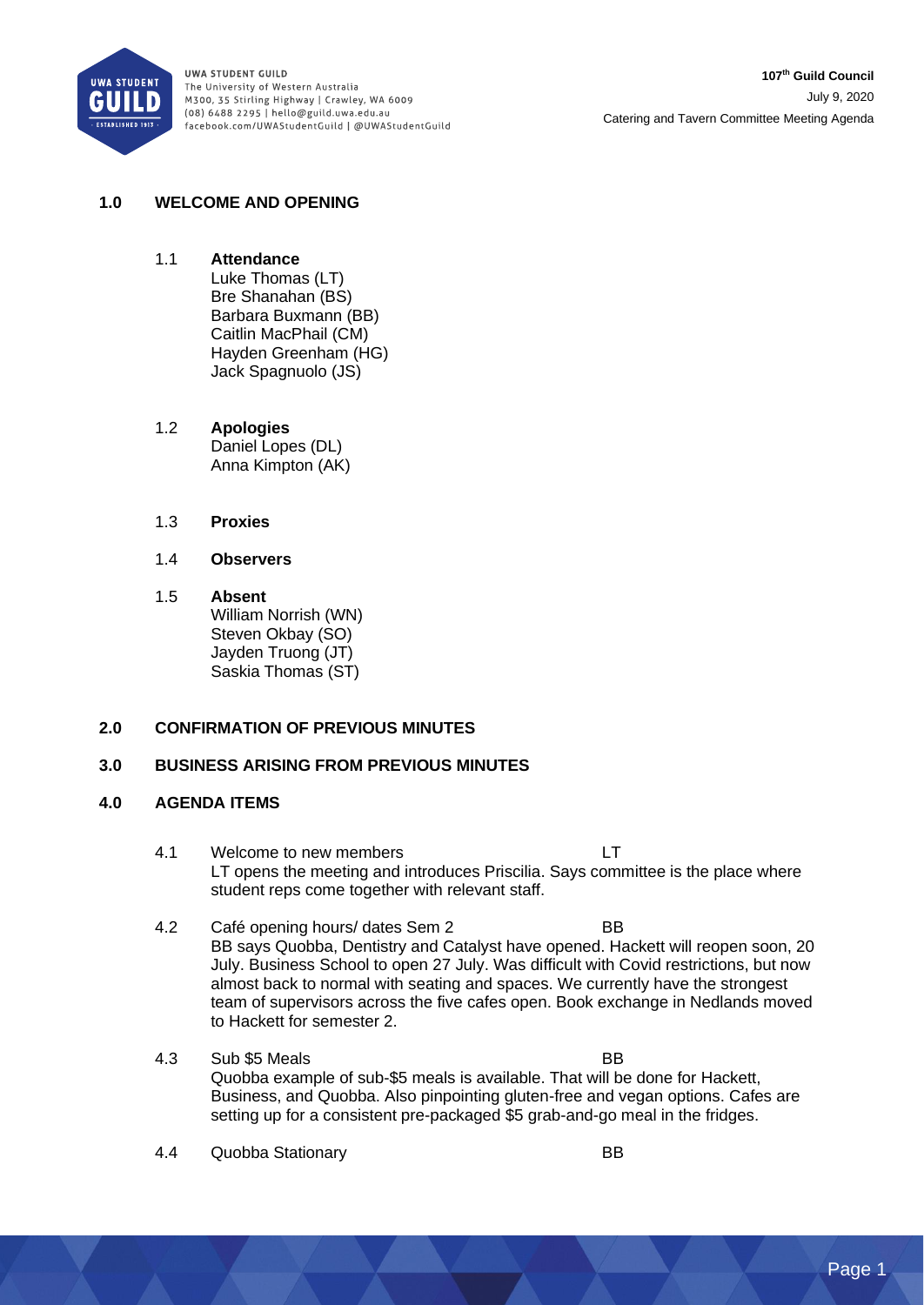

BB says that LT asked about stationary earlier in semester. JS said the University wanted a stationary vending machine. BB says we have moved to a new stationary supplier, which we could use to place some items.

4.5 Late Night Hackett Study Hub (maybe) LT LT proposes that we open Hackett later until 7pm/8pm, and encourage students to study there late at night. JS says that it should be possible but we would need to cost it and ensure that there is demand.

BS says that Uni wants to run study sessions, so we could ask them to promote and advertise it. BS suggests encouraging faculty societies to reserve blocks.

BS suggests that we investigate doing this closer to the end of first semester.

We decide to attempt later in the semester, after costing and investigating promotion opportunities.

4.6 Tavern update (including wall art and ATM) HG HG says the Tavern is open Thursdays and Fridays currently, and has been taking a lot of venue requests which may help the budget. The Tavern has started taking more 18<sup>th</sup> birthdays, 21<sup>st</sup> birthdays, wedding receptions etc.

HG says we are hoping semester two is better than semester one. HG says he is attempting to roll out new menu items, pushing baileys hot coffees and the like more for the winter. Rolling out a mocktail menu for people who don't drink.

HG says that some people don't like the current wall art in the Tav, and is floating the idea of painting over them and replacing with something new. JS suggests looking into new designs and then making the case.

HG says that there have been issues with Task and the internet. An ATM at the Tav would be beneficial at helping people pay cash when the internet is down. HG asks whether we can proceed with the ATM. We will look into options and discuss at Guild Council.

- 4.7 Tavern Loyalty points HG HG has an update from Task that points can be accumulated on purchases and spent on products. HG will investigate with Kelvin – semester two launch is unlikely. Can't supply documentation but can answer specific question.
- 4.8 Commercial Update **JS** JS says that carts are not opening unless booked for functions. Offer gone out to the contractor in Nedlands to get back next week – 23 July handover. Most of the Refectory outlets will be back open on the  $27<sup>th</sup>$ . Phase 5 of Covid-19 reopening is likely to come through.

## **5.0 GENERAL BUSINESS**

### **6.0 CLOSE AND NEXT MEETING**

Meeting closed at 11.06.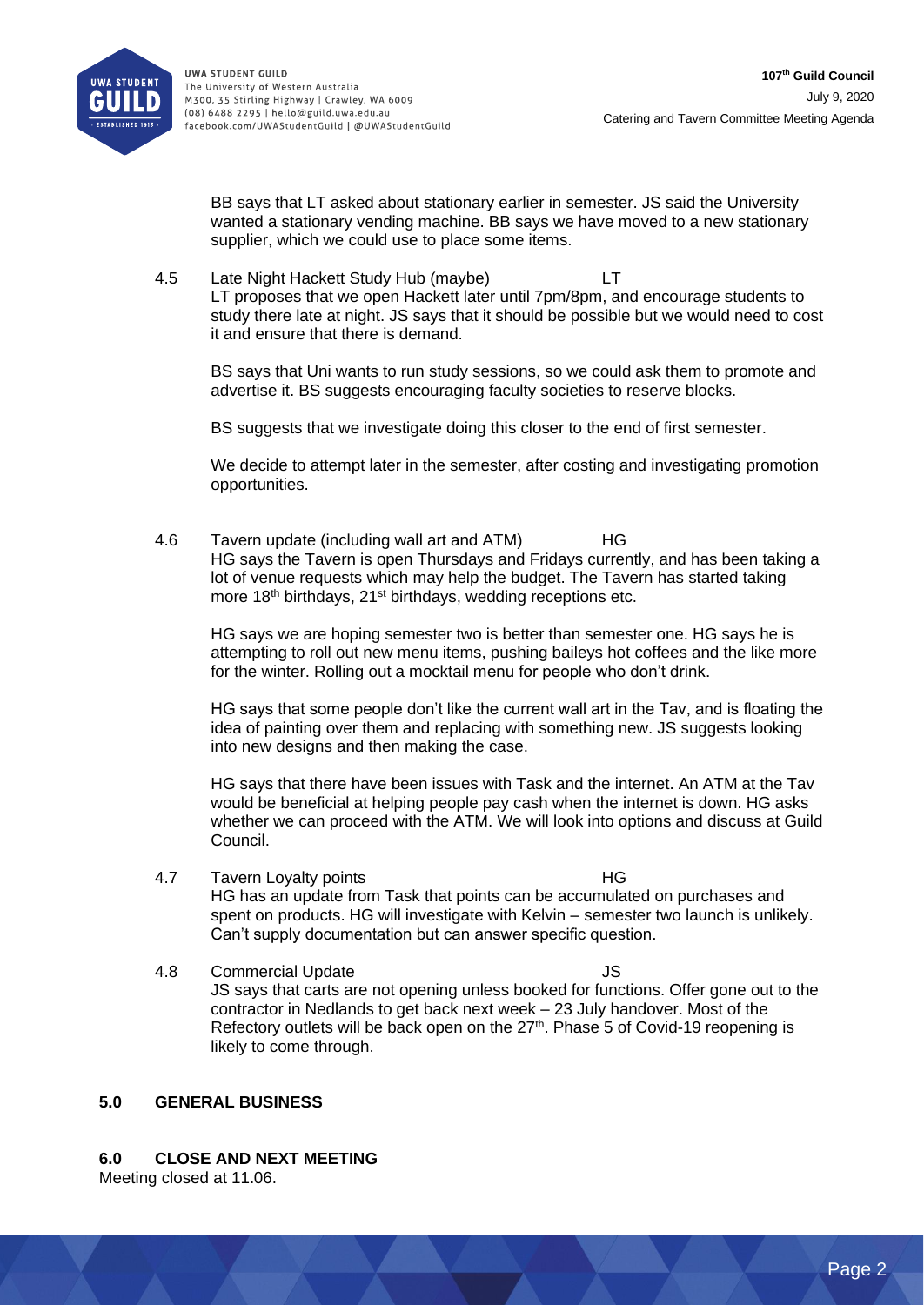

#### **1.0 WELCOME AND OPENING** Meeting started at 11.00am.

# 1.1 **Attendance**

Luke Thomas (LT) Bre Shanahan (BS) Barbara Buxmann (BB) Caitlin MacPhail (CM) Jack Spagnuolo (JS) William Norrish (WN) Daniel Lopes (DL) Anna Kimpton (AK)

1.2 **Apologies** Hayden Greenham (HG)

1.3 **Proxies**

# 1.4 **Observers**

## 1.5 **Absent**

Steven Okbay (SO) Jayden Truong (JT) Saskia Thomas (ST) Priscillia Janice (PJ)

# **2.0 CONFIRMATION OF PREVIOUS MINUTES**

# **3.0 BUSINESS ARISING FROM PREVIOUS MINUTES**

# **4.0 AGENDA ITEMS**

Café Update

Still ticking over for semester. Library doors now open to the public again.

New specials: Hackett, Catalyst, Business School. Menu stays the same for semester otherwise. Stationary in Quobba introduced, slow start but picking up. Reordering done already.

LT: think of it more as a Guild Service (low cost) rather than a money maker.

JS: performing quite well under circumstances and maintaining profitability.

BB: even removing JobKeeper from bottom line, cafes are doing very well.

JS: email from Business School - complaining about coffee, asking why there isn't a full service there (building has been closed until today except for swipe card access). Coffee not good enough (receiving feedback from staff and students). Disappointing given the uni is still under COVID restrictions. "Living in another world!!"

Will set up a meeting with them in the next week to discuss.

BB: had a technician check out machine, tried to analyse why they have complaints. Maybe just don't want wok food as a hot option? Was popular at Village Cafe, but there were other options around (Business is more isolated). Possibly go to 3 wok meals and fill other 2 with something else (similar to UniClub).

Possibly the type of bean being used? Business School staff bypassing Catalyst (same bean) and going to Quobba instead.

LT: create a survey to find out feedback on coffees on campus to run online.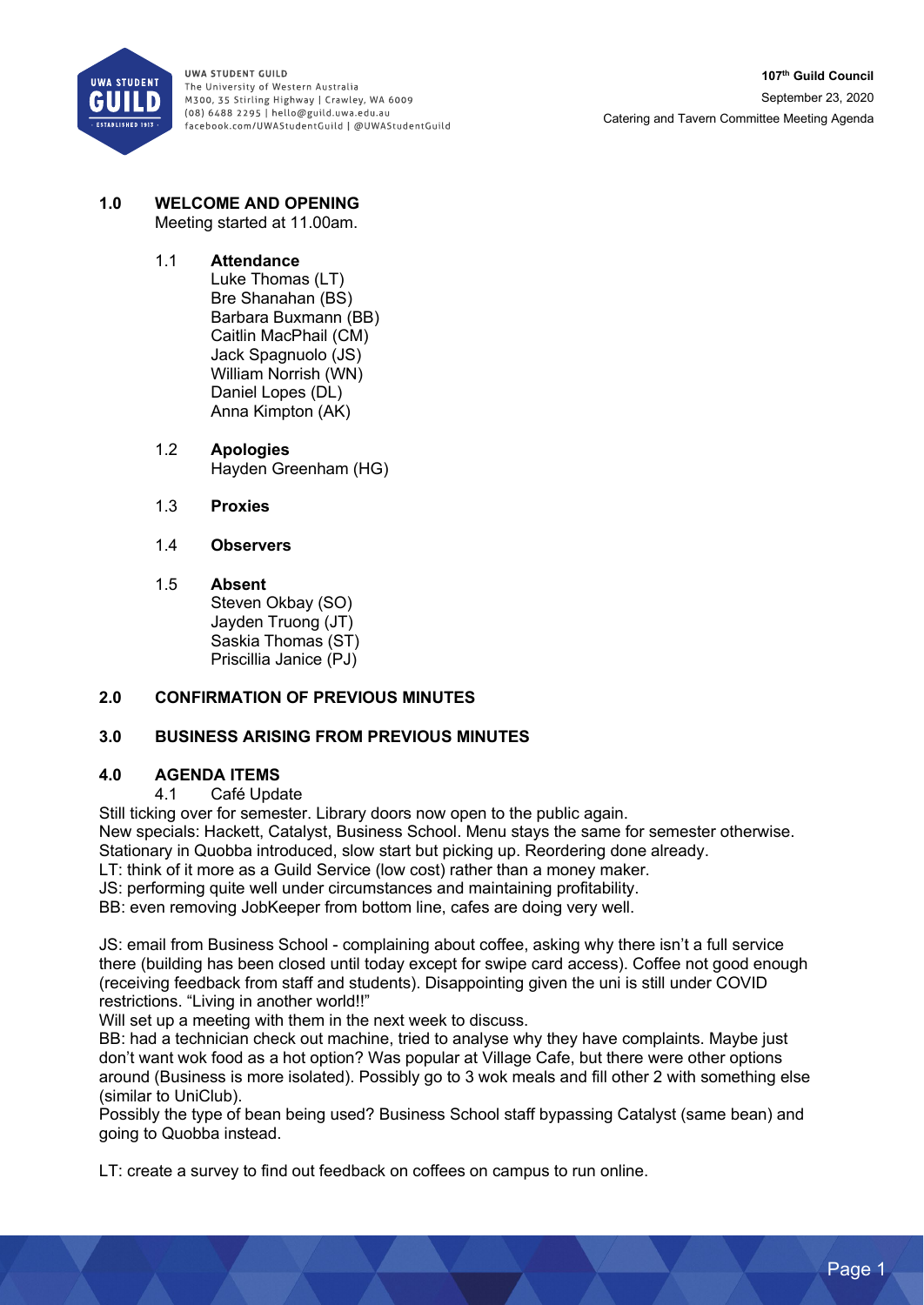

JS: Cafe feedback forms from cafes to gauge feedback from students.

## 4.2 Tav Update

Busier than expected in the last week. Lots of events.

Tuesdays have been good - Quiz is popular, cheeseburgers selling well (150 sold 22/9). Changed patty on the burger.

Specials going well.

Functions coming up in October - weddings, birthday parties etc. Booked every Saturday for the next 8 weeks. BOTB and Guild Ball on this week, main focus. BOTB. Opened up to Ref Courtyard to increase capacity, tickets all sold out. Rolld and Campus Kebabs staying open.

Last month a good month. Business is structured quite well at the moment, despite Kitchen staff not being on JobKeeper. Budgeted to lose money but holding. Same trajectory as pre-COVID. Oktoberfest coming up.

Roll'd opening has highlighted the Tavern entrance. (Removing hoarding makes it more of a gateway) People can bring Ref food into Tav meaning better patronage.

JS: tenants keen to stay open late for Uber etc (esp. Rolld).

# **5.0 GENERAL BUSINESS**

New agreement for coffee vending machines on campus for after hours (Business School, Education building Nedlands campus).

Asked about putting a machine in Reid Library. Previously did not have one, new proposal put to Library. Want us to remove a Coke vending machine to install a coffee vending machine (not a good decision, vending machines are busy during semester).

Bre to mention to Libraries.

Feedback from Student Experience Survey indicated that students would be interested in this. We are currently the only Uni that doesn't have these, and don't have vending machines generally on every floor of libraries.

Previous issues with machines ie noise, power use no longer an issue with newer machines.

### ATMs

Looking into getting Guild-run ATMs for the Refectory and the Tav. Currently only one ATM on campus.

Tenants would be keen on it.

Previously did not due to surcharges. If the Guild controls the surcharge, we can use that money for Guild services rather than third party profiting.

Bottle recycling machines - no one getting back to us.

Colleges contacted by a charity (Tav, and Enviro as well) Containers for Change. Uni has given us the rights to put these in.

CCA (& others) will be putting prices up to the exact amount that the return amount is.

Bre: Senate Dinner amazing with positive feedback.

How can we better advertise cafes/external vendors with Halal options etc.

Halal certifications etc.

DL: Our suppliers are halal but the kitchen is not.

BS: Potential campus icons for different certifications.

JS: Attempted to Certify a cafe, but would remove so many menu items, too difficult to achieve. If tenants are already certified maybe promote this.

BB: have halal stickers at Hacketts, have done packaged halal meals until COVID. New supplier halal \$5 packaged meal in stock.

CM: Can update website information to reflect halal foods/options.